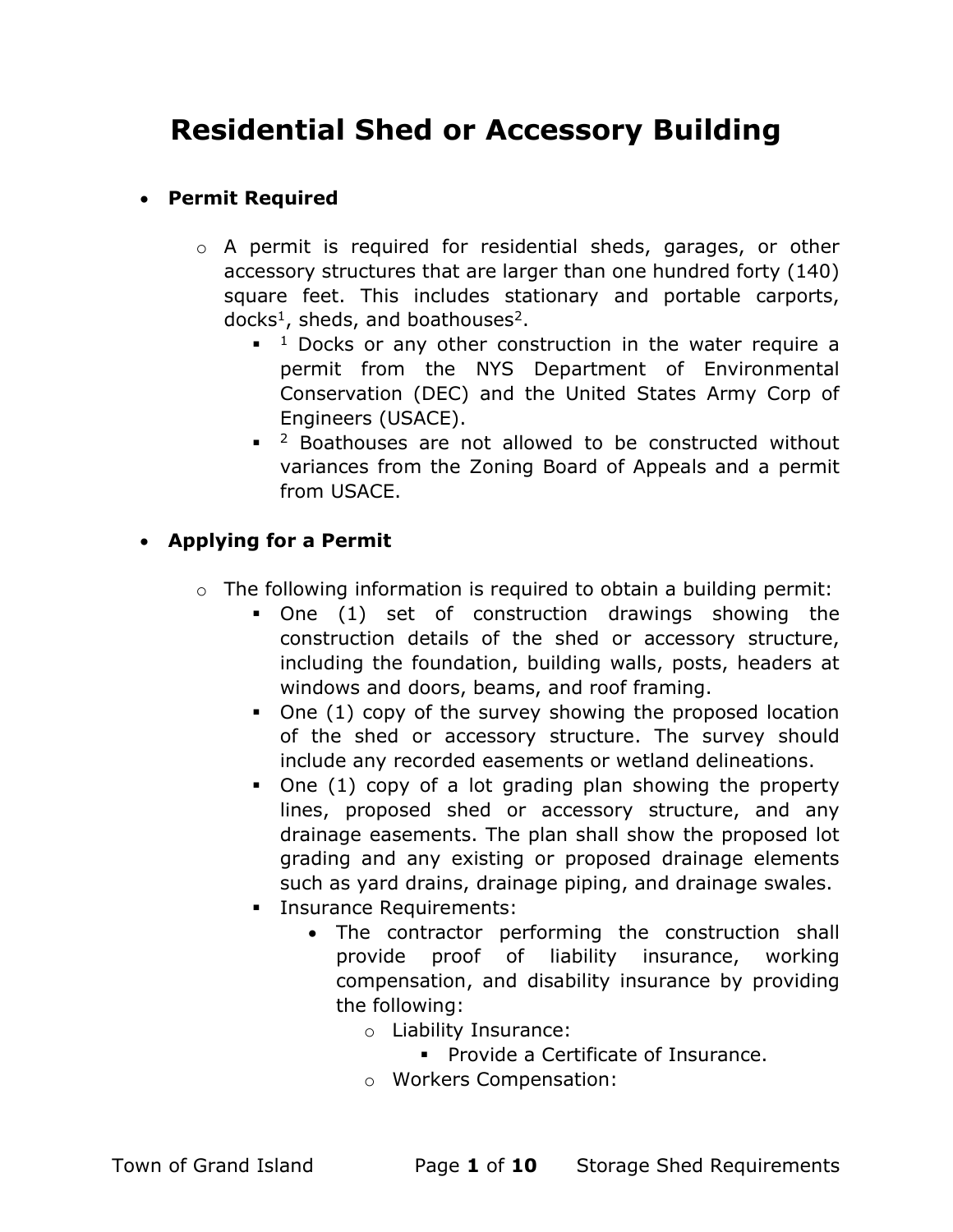- Provide either Form C-105.2, Certificate of Workers' Compensation Insurance, or
- Form SI-12, Certificate of Workers' Compensation Self-Insurance, or
- Form CE-200, Certificate of Attestation for New York Entities With No Employees and Certain Out of State Entities, That New York State Workers' Compensation Insurance Coverage is Not Required.
- o Disability Benefits:
	- **Provide either Form DB-120.1, Certificate** of Disability Benefits Insurance, or
	- Form DB-155, Certificate of Disability Benefits Self-Insurance, or
	- Form CE-200, Certificate of Attestation for New York Entities With No Employees and Certain Out of State Entities, That New York State Disability Benefits Insurance Coverage is Not Required.
- Homeowners performing the construction shall fill out an Affidavit of Exemption to Show Specific Proof of Workers' Compensation Insurance.
- $\circ$  Allow up to ten (10) working days for the permit application to be reviewed. A staff member will contact you when the permit is ready or if additional information is required.

#### Fees

- $\circ$  \$100 up to 750 square feet
- $\circ$  \$0.10 per square foot over 750 square feet

#### Definitions

- o Structure:
	- Anything constructed, the use of which requires permanent or temporary location on the ground or attachment to something having permanent or temporary location on the ground, including stationary and portable carports, docks, sheds, boathouses, towers, and structures of a similar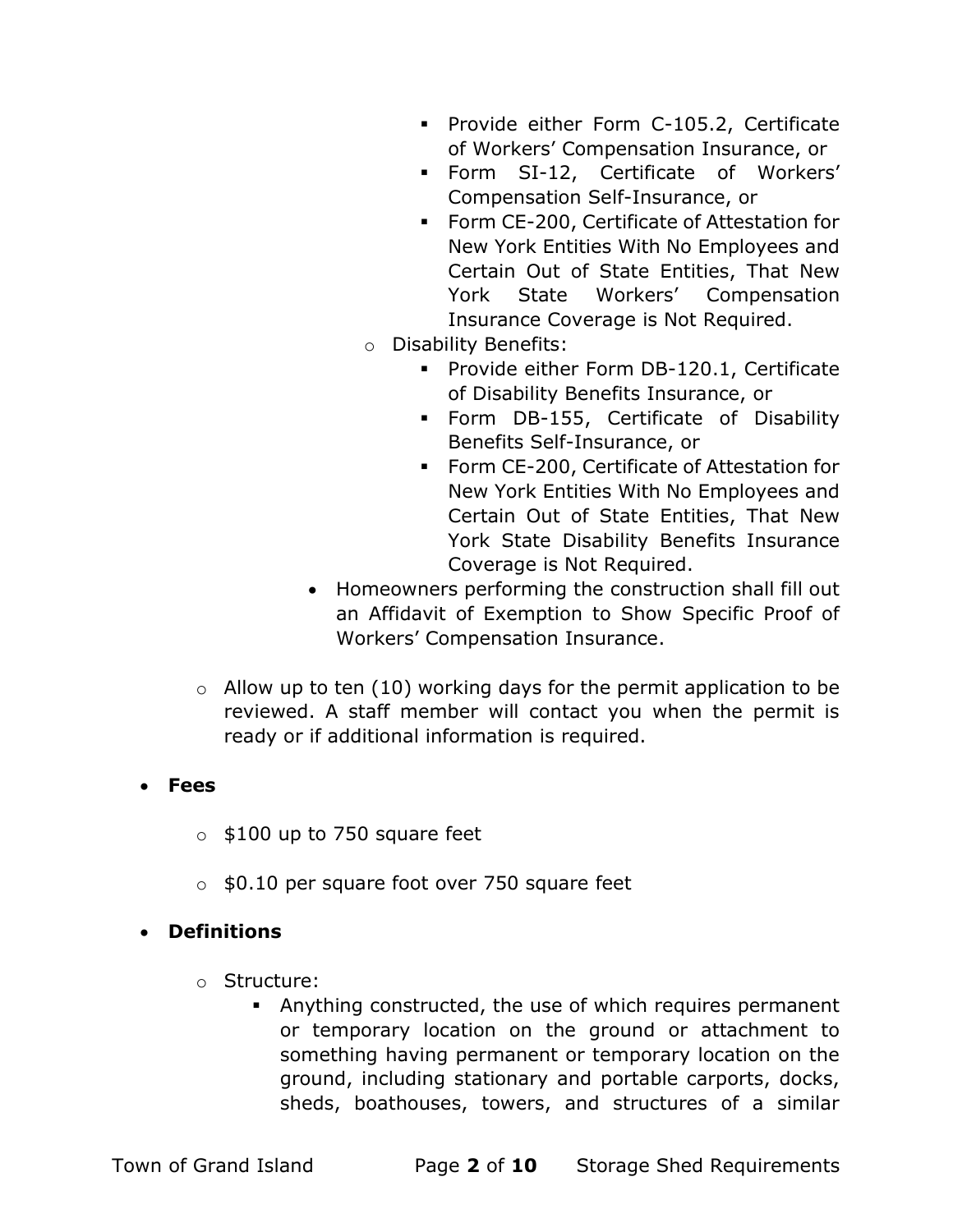nature. Also including swimming pools, both in-ground and above ground, decks, flagpoles over 20 feet in height, antennas. Excludes patios, walkways and pavements at ground level.

- o Building:
	- Any improvement having a roof supported by columns or walls for the housing or enclosure of persons, animals or chattels; mobile home; or
	- Any other structure, including anything constructed, the use of which requires permanent or temporary location on the ground or attachment to something having permanent or temporary location on the ground, including stationary and portable carports, docks, sheds, boathouses, towers, and structures of a similar nature; also including swimming pools, both in-ground and aboveground, decks, flagpoles over 20 feet in height and antennas.
- o Building Height:
	- The vertical distance measured from the mean level of the ground surrounding the building or structure to the highest point of the roof, but not including chimneys, spires, towers, tanks and similar projections.
- o Maximum Building Coverage:
	- The maximum percentage of a lot to be covered by the combined footprint of all buildings, structures, and uses.
- o Start of Construction:
	- The date of permit issuance for new construction and substantial improvements to existing structures, provided that actual start of construction, repair, reconstruction, rehabilitation, addition placement, or other improvement is within 180 days after the date of issuance. The actual start of construction means the first placement of permanent construction of a building (including a manufactured home) on a site, such as the pouring of a slab or footings, installation of pilings or construction of columns. Permanent construction does not include land preparation (such as clearing, excavation, grading, or filling), or the installation of streets or walkways, or excavation for a basement,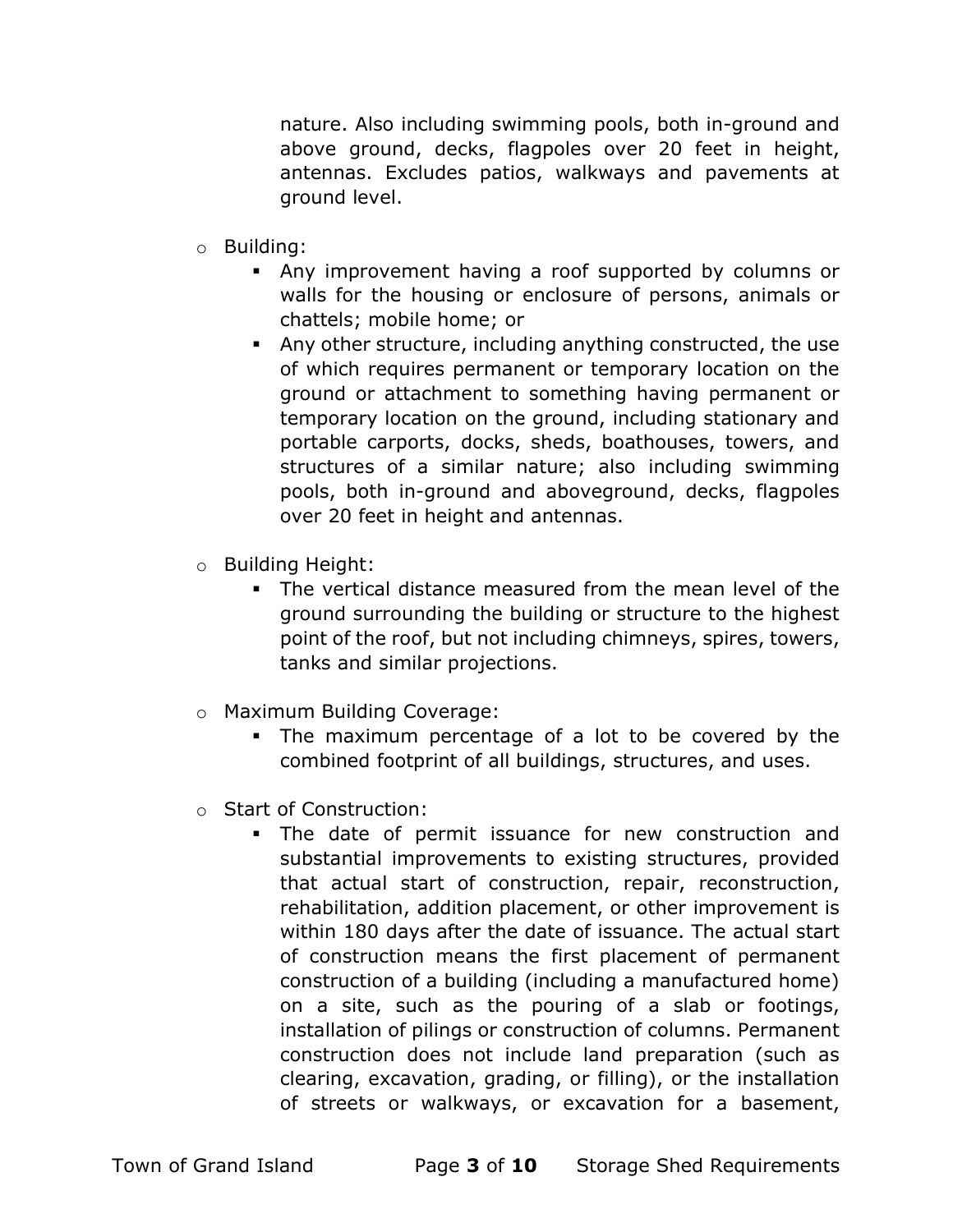footings, piers or foundations, or the erection of temporary forms, or the installation of accessory buildings such as garages or sheds not occupied as dwelling units or not part of the main building. For a substantial improvement, the actual "start of construction" means the first alteration of any wall, ceiling, floor or other structural part of a building, whether or not that alteration affects the external dimensions of the building.

#### Structural Requirements

- o All structures shall meet the requirements of the NYS Building Code for loading conditions including:
	- $\blacksquare$  Floor Live Load 40 psf
	- Ground Snow Load 50 psf
	- $\blacksquare$  Wind Load 115 mph
- o Any type of foundation is permitted as long as it can support the building loads.
- o Any type of framing materials are acceptable as long as they can support the building loads.

#### General Requirements

- o All accessory uses and structures shall observe the front yard requirements applicable to principal buildings in the district. All accessory uses and structures shall observe a five-foot side yard setback in residential districts, and the same requirements applicable to principal buildings in all other districts.
- o All accessory uses and structures shall observe a five-foot side yard setback in residential districts, and the same requirements applicable to principal buildings in all other districts.
- o All accessory uses and structures in residential districts shall observe a minimum five-foot rear yard setback. In all other districts, accessory uses and structures shall observe the rear yard setback for principal uses and structures in that district.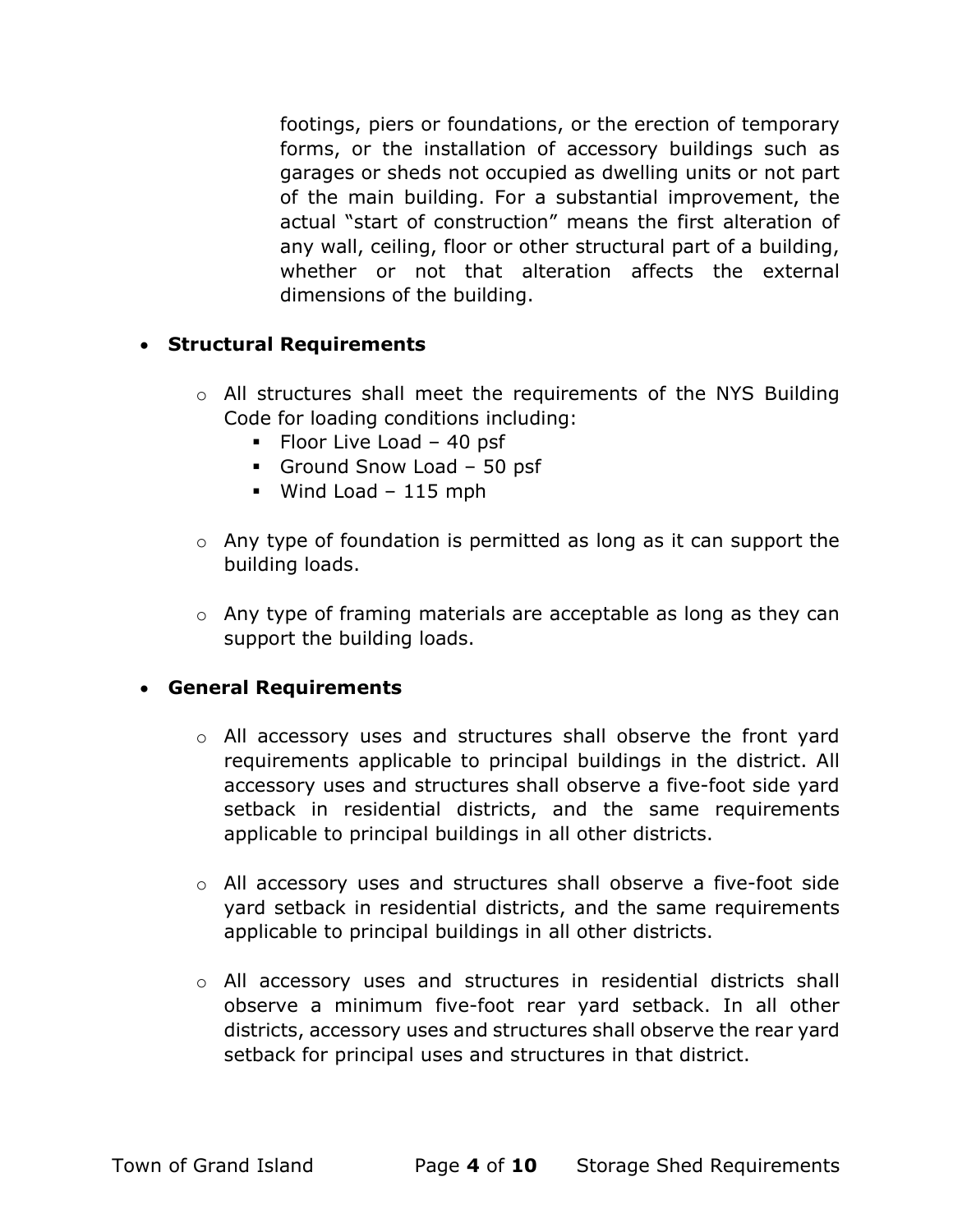- o There shall be no more than two accessory buildings per lot allowed in any residential district.
- o In residential and business districts, the height of accessory buildings and uses shall not exceed 18 feet. In manufacturing districts, accessory buildings shall comply with height regulations for principal buildings and accessory uses shall not exceed 18 feet.
- $\circ$  No accessory use or structure shall be allowed unless a principal use or structure already exists on the lot, except business accessory uses that otherwise comply with the requirements applicable to accessory structures and uses generally, as set forth in § 407-142A, B, C and E, shall be permitted on lots that are contiguous lots to the lot with a principal use or structure, provided the contiguous lots are part of a common operational scheme and receive site plan approval together.
- o No more than two accessory storage buildings, including a detached garage, shall be allowed. The aggregate total square footage shall not exceed 25% of the required rear yard.
- o Front Yard Requirements:
	- **Front Yard Setback Requirements** 
		- $\bullet$  R-1A 50 feet
		- $\bullet$  R-1B 50 feet
		- $\bullet$  R-1C 50 feet
		- $\bullet$  R-1D 35 feet
		- $\bullet$  R-1E 30 feet
- o Special Setback Requirements
	- In addition to the other setbacks established in this code and delineated on Schedules I and II,[1] the following additional setbacks apply in all districts to all buildings and structures, provided that where the district front yard requirements establish a greater setback, the district front yard requirements shall apply.
	- On the following roads, measured from the center of the right-of-way to the building line, the minimum setback, subject to the exception of Subsection B of this section, shall be: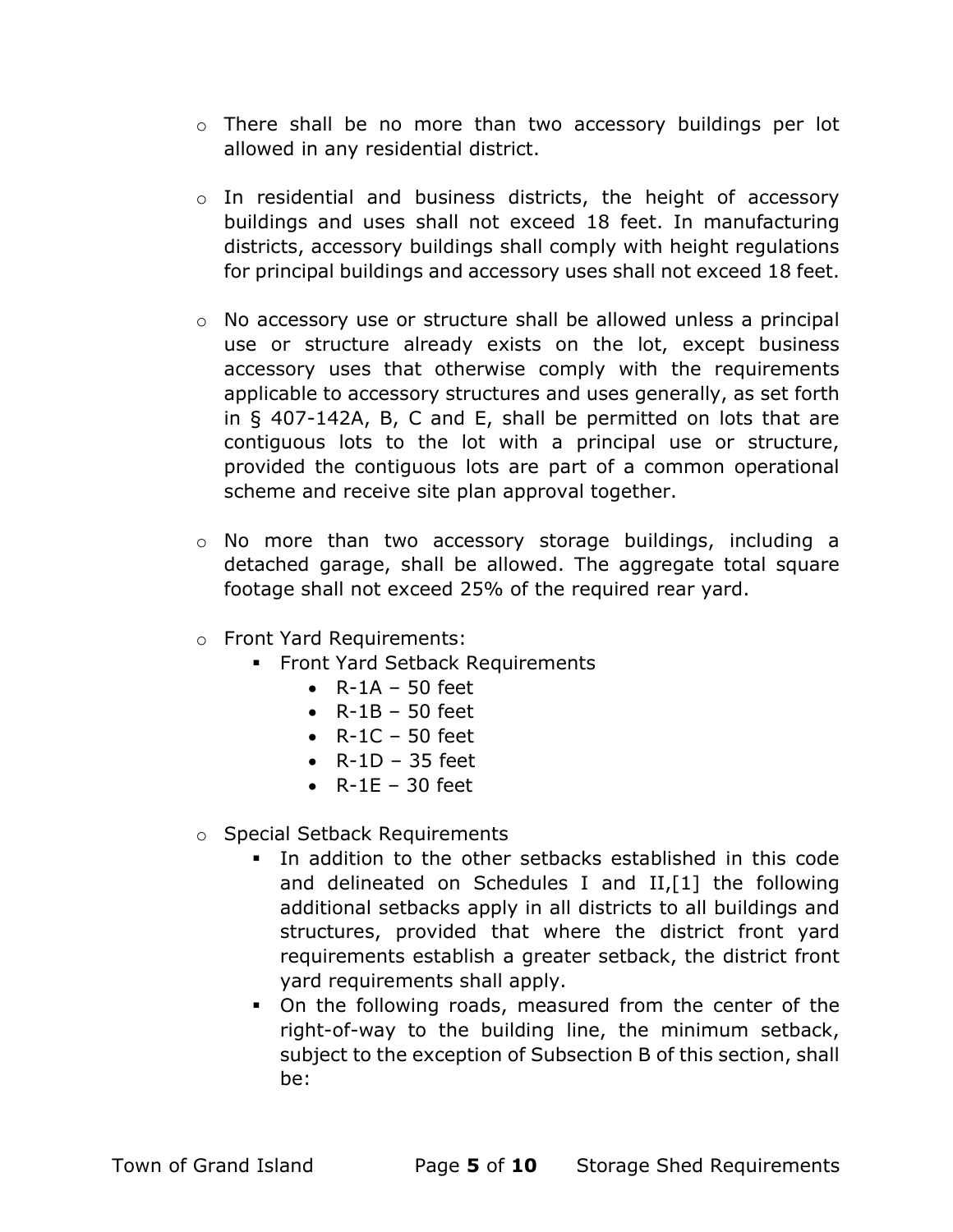| <b>Name of Road</b>                           | <b>Minimum Setback (feet)</b> |
|-----------------------------------------------|-------------------------------|
| Alt Boulevard                                 | 100                           |
| <b>Baseline Road</b>                          | 100                           |
| <b>Bedell Road</b>                            | 80                            |
| <b>Bush Road</b>                              | 80                            |
| East River Road                               | 90                            |
| Ferry Road                                    | 80                            |
| Fix Road                                      | 80                            |
| <b>Grand Island Boulevard</b>                 | 115                           |
| Harvey Road<br>$\bullet$                      | 80                            |
| Huth Road                                     | 80                            |
| Long Road                                     | 80                            |
| Love Road                                     | 80                            |
| Ransom Road                                   | 80                            |
| <b>Staley Road</b>                            | 80                            |
| Spaulding Road<br>$\bullet$                   | 80                            |
| <b>Stony Point Road</b><br>$\bullet$          | 100 (except Love Road         |
| to Elsie Lane)                                |                               |
| <b>Stony Point Road</b><br>$\bullet$<br>Lane) | 80 (Love Road to Elsie        |
| Whitehaven Road                               | 100                           |

- o In the North, South, and Center Business Districts, in accordance with the powers authorized to the Town by Town Law § 274-a(5), the Town Board may approve a site plan with smaller setbacks than those required in Subsection A of this section for structures and uses complying with the rules and goals of the design requirements for the North, South, and Center Business Districts.
- $\circ$  On shoreline lots, structures other than riverside accessory uses, shall be no closer to the river shoreline (measured at the top of the bank) than:
	- Riverside accessory uses and structures on shoreline lots such as pools or other structures, less than four feet high, and which do not obstruct the views of the Niagara River, may be placed in the rear yard of a shoreline lot in accordance with the regulations for placement of accessory structures and uses. Fences in rear yards of shoreline lots shall not be opaque and shall not exceed four feet in height. This subsection, limiting accessory uses and structures,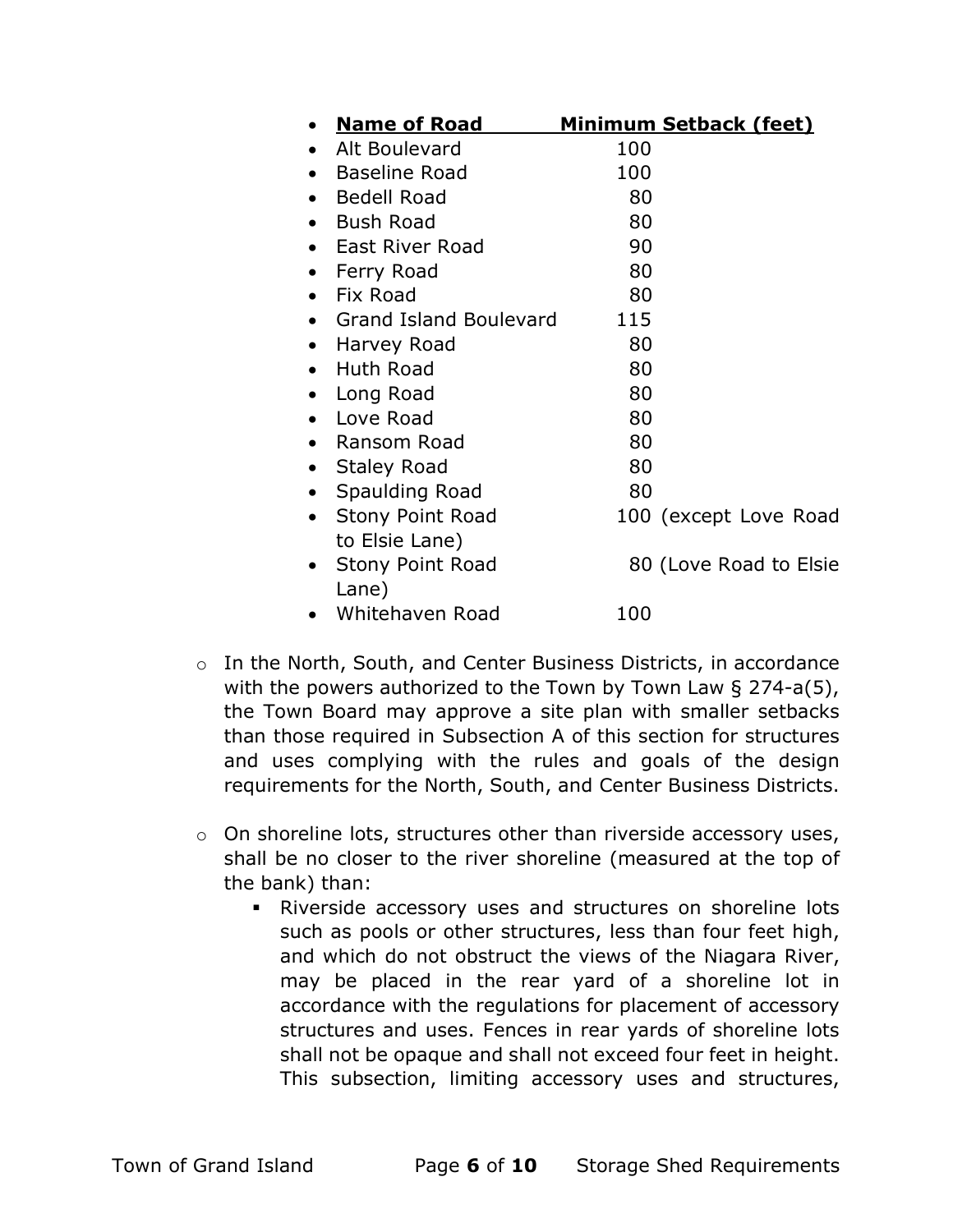applies to shoreline lots and does not apply to the portion of riverside lots, if any, not adjacent to the Niagara River.

- o Exceptions:
	- Yard requirements.
		- Rear yard exceptions for through lots. On a through lot where the rear lot line coincides with a street line, a front yard equivalent shall be provided. The rear yard depth requirements in the district regulations shall not apply on that portion of a through lot where the front yard equivalent is required; and
		- Side yard rule for corner lots. On corner lots, all structures shall be no closer to the right-of-way than the minimum front yard setback of the adjacent lots.
		- Exceptions to frontage requirements. Any legal nonconforming lot separately owned and recorded on the Tax Map of the Town of Grand Island at the time of enactment of this chapter which has frontage of less than the prescribed number of feet permitted in an applicable district may be used as a building lot if it has sufficient area to permit the required setbacks within such district.
	- Height limitations.
		- The height restrictions of this code do not apply to the following, except as stated herein:
			- o Chimneys, flues, spires, tanks, steeples, communications towers, ornamental towers or spires and belfries on otherwise conforming buildings, provided that such structures, other than church steeples or towers on a public building, do not exceed the height limitation by more than 40%;
	- **Exceptions to setback requirements.** 
		- Notwithstanding the failure to comply with the setback and minimum yard requirements of this code, no variance shall be required when:
			- o When a structure is replaced in its entirety within 12 months of demolition by another structure with the same footprint as the replaced structure, and there is no increase in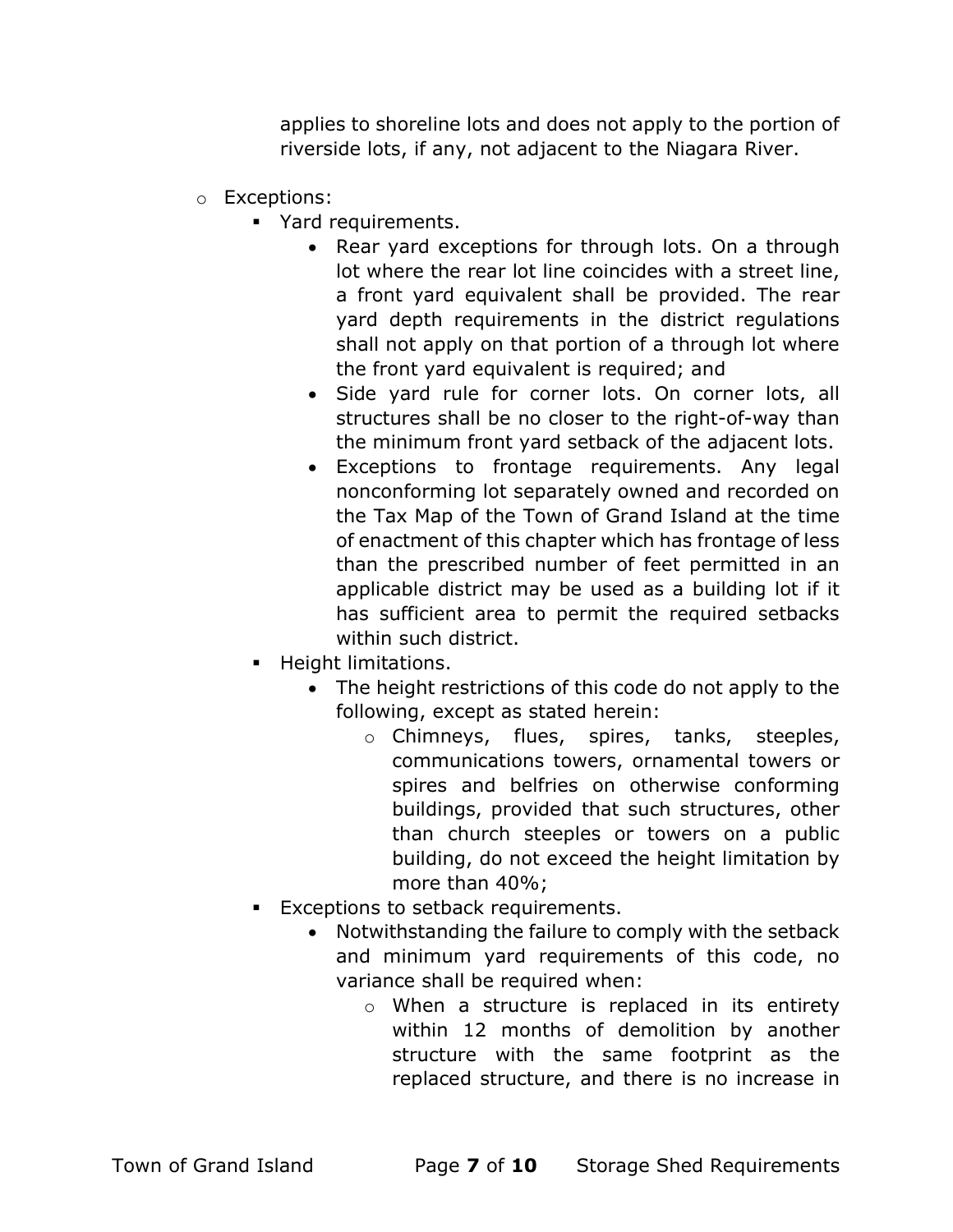the amount of noncompliance with the minimum yard or height requirements.

## Exceptions to the Grading Plan Requirement

- o A grading plan is required for all projects unless the project meets any of the following exceptions (Note impervious area includes the structure and any paving that is to be constructed as part of the project):
	- The impervious area is less than 200 square feet and no new construction or regrading of the land will occur within 5 feet of the property line or is located within a drainage easement.
	- The impervious area is less than 300 square feet and no new construction of regrading of the land will occur within 10 feet of the property line or is located within a drainage easement.
	- The impervious area is less than 500 square feet and no new construction or regrading of land will occur within 15 feet of the property line or is located within a drainage easement.
	- No new construction or regrading of land will occur within 20 feet of the property line or is located within a drainage easement.

## Requirements in Special Flood Hazard Areas

- o Elevation:
	- Within Zones A1-A30, AE and AH and also Zone A, if base flood elevation data is available, new construction and substantial improvements of any nonresidential structure, together with attendant utility and sanitary facilities, shall either:
		- Have the lowest floor, including basement or cellar, elevated to or above two feet above the base flood elevation; or
		- Be floodproofed so that the structure is watertight below two feet above the base flood level with walls substantially impermeable to the passage of water. All structural components located below the base flood level must be capable of resisting hydrostatic and hydrodynamic loads and the effects of buoyancy.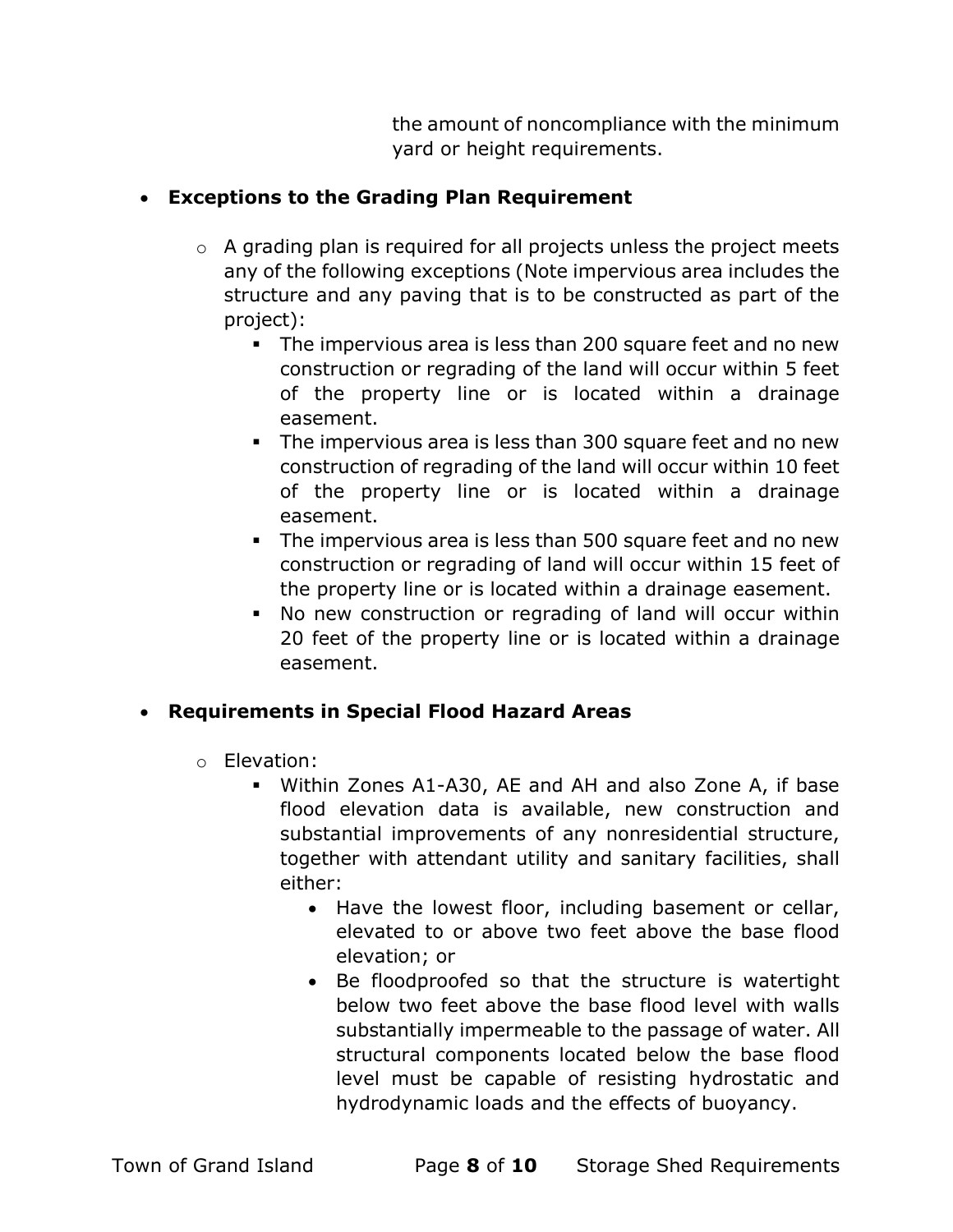- Within Zone AO, new construction and substantial improvements of nonresidential structures shall:
	- Have the lowest floor (including basement) elevated above the highest adjacent grade at least as high as two feet above the depth number specified in feet on the community's FIRM (at least two feet if no depth number is specified); or
	- Together with attendant utility and sanitary facilities, be completely floodproofed to that level to meet the floodproofing standard specified in Subsection A(2).
- Within Zones AH and AO, adequate drainage paths are required to guide floodwaters around and away from proposed structures on slopes.
- Within Zone A, when no base flood elevation data is available, the lowest floor (including basement) shall be elevated at least three feet above the highest adjacent grade.
- o If the structure is to be floodproofed, a licensed professional engineer or architect shall develop and/or review structural design, specifications and plans for construction. A floodproofing certificate or other certification shall be provided to the local administrator that certifies that the design and methods of construction are in accordance with accepted standards of practice for meeting the provisions of Subsection A(2), including the specific elevation (in relation to mean sea level) to which the structure is to be floodproofed.
- o Anchoring:
	- New structures and substantial improvement to structures in areas of special flood hazard shall be anchored to prevent flotation, collapse or lateral movement during the base flood. This requirement is in addition to applicable state and local anchoring requirements for resisting wind forces.
- o Construction materials and methods.
	- New construction and substantial improvements to structures shall be constructed with materials and utility equipment resistant to flood damage.